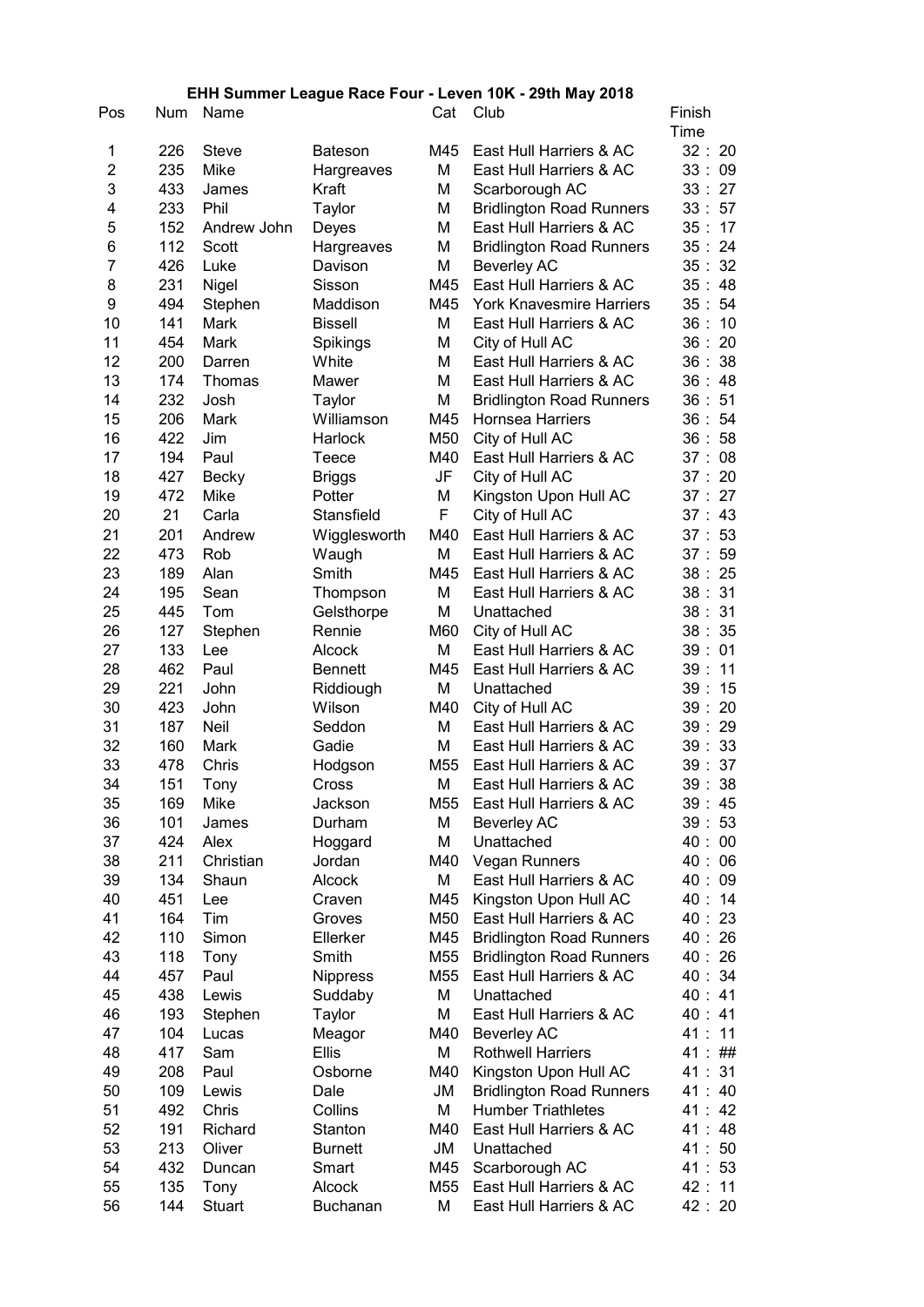| 57  | 210 | Richard         | Harrison        | M45      | <b>Selby Striders</b>           | 42:23   |    |
|-----|-----|-----------------|-----------------|----------|---------------------------------|---------|----|
| 58  | 166 | Kristopher      | Hopkins         | М        | East Hull Harriers & AC         | 42:27   |    |
| 59  | 122 | Andy            | Guymer          | M40      | City of Hull AC                 | 42:28   |    |
| 60  | 449 | John            | Webster         | M        | Unattached                      | 42:32   |    |
| 61  | 216 | Ben             | Eves            | M40      | Unattached                      | 42: 34  |    |
| 62  | 139 | Lewis           | <b>Beecher</b>  | M40      | East Hull Harriers & AC         | 42: 45  |    |
| 63  | 116 | John            | Potter          | M60      | <b>Bridlington Road Runners</b> | 42:50   |    |
| 64  | 416 | Mark            | May             | M50      | Scarborough AC                  | 43:05   |    |
| 65  | 32  | Carole          | Fee             | F45      | East Hull Harriers & AC         | 43:07   |    |
|     |     |                 |                 |          |                                 |         |    |
| 66  | 463 | <b>Steve</b>    | Evins           | M50      | <b>Beverley AC</b>              | 43:13   |    |
| 67  | 188 | Kevin           | Sharp           | М        | East Hull Harriers & AC         | 43:19   |    |
| 68  | 120 | Graham          | Cook            | M50      | City of Hull AC                 | 43: 22  |    |
| 69  | 53  | Kirsty          | Wilson          | F45      | East Hull Harriers & AC         | 43:28   |    |
| 70  | 419 | Dave            | Playforth       | M55      | East Hull Harriers & AC         | 43:33   |    |
| 71  | 429 | Sean            | Scott           | M        | Unattached                      | 43:40   |    |
| 72  | 190 | Graeme          | Smith           | M40      | East Hull Harriers & AC         | 43:49   |    |
| 73  | 225 | Jason           | McCoobney       | M40      | Hornsea Harriers                | 43 :    | 52 |
| 74  | 157 | Chris           | <b>Flowers</b>  | M50      | East Hull Harriers & AC         | 43:55   |    |
| 75  | 204 | Stephen         | <b>Braddock</b> | M45      | <b>Hornsea Harriers</b>         | 43:59   |    |
| 76  | 178 | Dan             | Newton          | M40      | East Hull Harriers & AC         | 44:01   |    |
| 77  | 162 | <b>Neil</b>     | Gordon          | M45      | East Hull Harriers & AC         | 44:07   |    |
| 78  | 155 | Gary            | Fee             | M55      | East Hull Harriers & AC         | 44 :    | 11 |
| 79  | 54  | Emily           | Wix             | F        | East Hull Harriers & AC         | 44: 12  |    |
| 80  | 415 | Lucy            | Stamford        | F40      | <b>Beverley AC</b>              | 44: 19  |    |
| 81  | 461 | Karen           | Green           | F50      | City of Hull AC                 | 44: 22  |    |
| 82  | 469 | Tim             | Green           | M40      | <b>Humber Triathletes</b>       | 44: 25  |    |
| 83  | 220 | Marc            | Needler         | M        | Unattached                      | 44:30   |    |
| 84  | 44  | Katie           | Seddon          | F        | East Hull Harriers & AC         | 44 :    | 32 |
| 85  | 114 | Graham          | Lonsdale        | M50      | <b>Bridlington Road Runners</b> | 44: 43  |    |
| 86  | 239 | John            | Escritt         | M60      | City of Hull AC                 | 44: 47  |    |
| 87  | 222 | Pete            | Robinson        | M        | Unattached                      | 44 :    | 49 |
|     |     |                 |                 | M50      |                                 |         | 52 |
| 88  | 161 | Guy             | Gibson          |          | East Hull Harriers & AC         | 44 :    |    |
| 89  | 491 | Carl            | Horth           | M        | City of Hull AC                 | 45:     | 00 |
| 90  | 143 | Luke            | <b>Bramley</b>  | M        | East Hull Harriers & AC         | 45:     | 16 |
| 91  | 242 | Sean            | Higgins         | M        | East Hull Harriers & AC         | 45 :    | 33 |
| 92  | 184 | Matthew         | Robinson        | Μ        | East Hull Harriers & AC         | 45:33   |    |
| 93  | 456 | Drew            | Wilson          | M45      | <b>Hornsea Harriers</b>         | 45:39   |    |
| 94  | 106 | Steven          | Parkinson       | M55      | <b>Beverley AC</b>              | 45:39   |    |
| 95  | 6   | Emma            | Artley          | F35      | <b>Bridlington Road Runners</b> | 45:58   |    |
| 96  | 14  | Janet           | Potter          | F60      | <b>Bridlington Road Runners</b> | 46:07   |    |
| 97  | 113 | Martin          | Hutchinson      | M50      | <b>Bridlington Road Runners</b> | 46:09   |    |
| 98  | 418 | Anthony         | <b>Ellis</b>    | М        | Unattached                      | 46:09   |    |
| 99  | 55  | Magda           | Zaremba         | F35      | East Hull Harriers & AC         | 46:12   |    |
| 100 | 170 | Gary            | Jensen          | M40      | East Hull Harriers & AC         | 46:12   |    |
| 101 | 488 | Christian       | Davies          | M45      | East Hull Harriers & AC         | 46: 26  |    |
| 102 | 48  | Anneliesse      | Tomlinson       | F40      | East Hull Harriers & AC         | 46:33   |    |
| 103 | 219 | Chris           | Knowles         | M        | Unattached                      | 46: 35  |    |
| 104 | 61  | Sara            | Morrow          | F45      | <b>Selby Striders</b>           | 46: 45  |    |
| 105 | 481 | Andy            | Steel           | M45      | Kingston Upon Hull AC           | 46:46   |    |
| 106 | 493 | Paul            | Wilkinson       | M40      | Kingston Upon Hull AC           | 46:49   |    |
| 107 | 471 | Leon            | Cantwell        | М        | Kingston Upon Hull AC           | 46:53   |    |
| 108 | 149 | Keith           | Conkerton       | M55      | East Hull Harriers & AC         | 47:01   |    |
| 109 | 176 |                 |                 |          | East Hull Harriers & AC         |         |    |
| 110 | 421 | Jason<br>Robert | Moss            | M40<br>М |                                 | 47:02   |    |
|     |     |                 | <b>Nutt</b>     |          | Hornsea Harriers                | 47 : 11 |    |
| 111 | 238 | Anthony         | Whitely         | M50      | Unattached                      | 47:22   |    |
| 112 | 138 | Paul            | Andrews         | M50      | East Hull Harriers & AC         | 47 : 28 |    |
| 113 | 56  | Rachael         | Sharp           | F35      | <b>Fitmums</b>                  | 47:30   |    |
| 114 | 428 | Tim             | Simpson         | M40      | East Hull Harriers & AC         | 47: 33  |    |
| 115 | 150 | David           | Cracknell       | M50      | East Hull Harriers & AC         | 47:36   |    |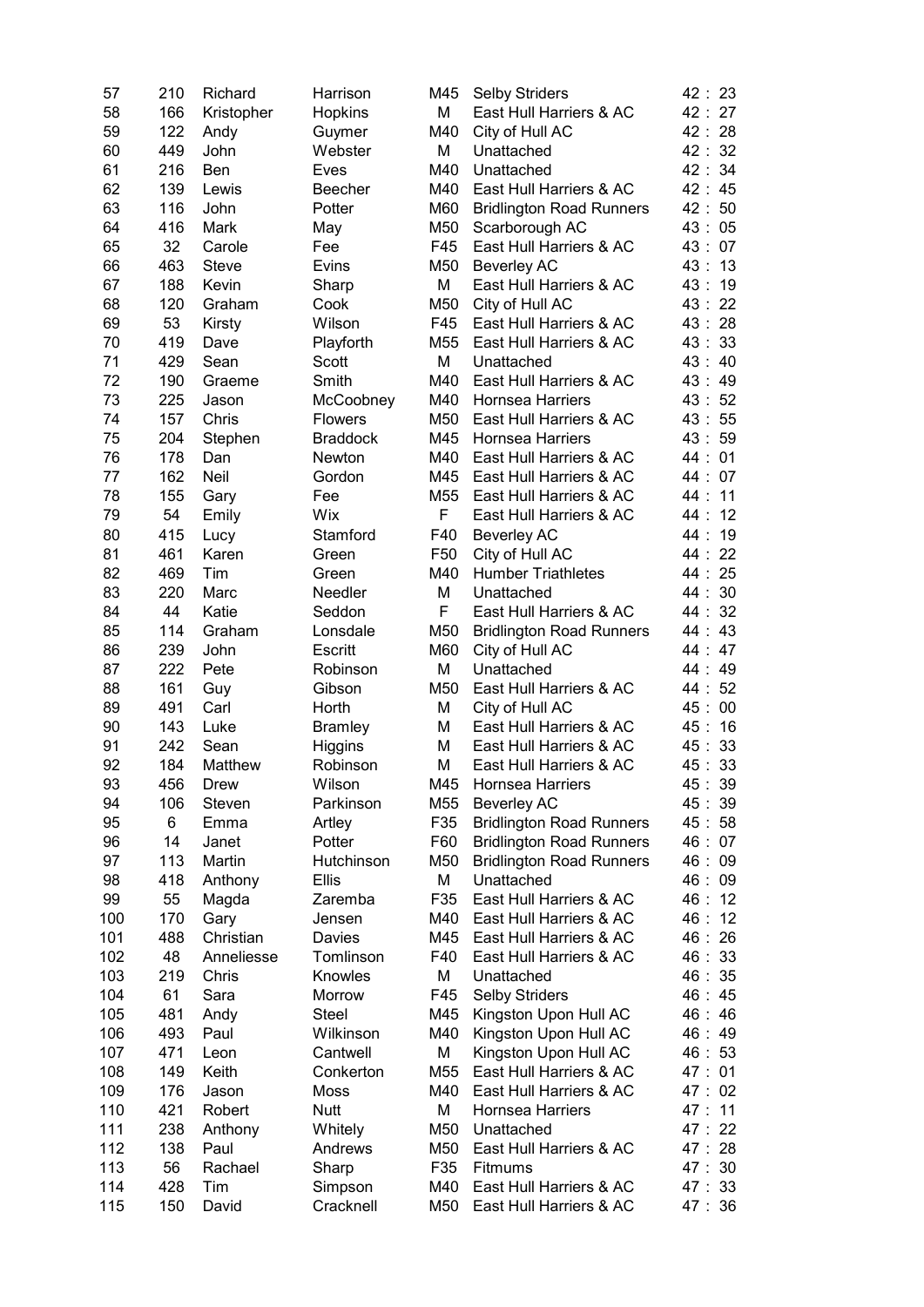| 116 | 483            | Pete                       | Young            | M50             | Unattached                      | 47 : 42     |
|-----|----------------|----------------------------|------------------|-----------------|---------------------------------|-------------|
| 117 | 102            | <b>Stuart</b>              | <b>Eskrett</b>   | M50             | <b>Beverley AC</b>              | 47:44       |
| 118 | 466            | Chris                      | Wilson           | M50             | Hornsea Harriers                | 46<br>47:   |
| 119 | 185            | Karl                       | Rolstone         | M               | East Hull Harriers & AC         | -50<br>47 : |
| 120 | 240            | Pete                       | Vojvodic         | M60             | <b>Fitmums</b>                  | 48:00       |
| 121 | 12             | Kelly                      | Palmer           | F               | <b>Bridlington Road Runners</b> | 48:01       |
| 122 | 129            | <b>Patrick</b>             | Walker           | M45             | City of Hull AC                 | 48:03       |
| 123 | 209            | Nigel                      | Pennington       | M50             | Scunthorpe & District AC        | 48:03       |
| 124 | 1              | Jayne                      | Dale             | F <sub>55</sub> | <b>Beverley AC</b>              | 48:07       |
|     |                |                            |                  |                 |                                 |             |
| 125 | 468            | Andy                       | Tate             | M55             | <b>Beverley AC</b>              | 48:09       |
| 126 | 476            | Andy                       | Marson           | M55             | Unattached                      | 48:21       |
| 127 | 41             | Shirley                    | Oglesby          | F65             | East Hull Harriers & AC         | 48: 24      |
| 128 | 470            | Pete                       | Marson           | M50             | Unattached                      | 48: 27      |
| 129 | 11             | Diane                      | Palmer           | F <sub>50</sub> | <b>Bridlington Road Runners</b> | 48:46       |
| 130 | 224            | Robert                     | Sidwell          | M               | Unattached                      | 48:51       |
| 131 | 158            | Shaun                      | Fores            | M60             | East Hull Harriers & AC         | 48:53       |
| 132 | 167            | Martin                     | Howman           | M50             | East Hull Harriers & AC         | 49:00       |
| 133 | 215            | <b>Andrew Anthon Deyes</b> |                  | M60             | Unattached                      | 49:<br>04   |
| 134 | 46             | Michelle                   | Smith            | F40             | East Hull Harriers & AC         | 49:<br>06   |
| 135 | 484            | Neil                       | Adams            | M40             | Unattached                      | 49:<br>06   |
| 136 | 205            | Craig                      | Waites           | M40             | Hornsea Harriers                | 49:21       |
| 137 | 479            | Nigel                      | Wallis           | M45             | Unattached                      | 49:25       |
| 138 | 482            | Ellie                      | Mills            | JF              | Unattached                      | 49:26       |
| 139 | 455            | Ken                        | Upshall          | M60             | Unattached                      | 49:30       |
| 140 | 431            | Graham                     | Wilkinson        | M60             | East Hull Harriers & AC         | 49:46       |
| 141 | 444            | David                      | <b>Rivers</b>    | M45             | Kingston Upon Hull AC           | 49:57       |
| 142 | 436            | Stephen                    | Eblet            | M55             | Unattached                      | 49:57       |
| 143 | $\overline{7}$ | Heidi                      | Baker            | F40             | <b>Bridlington Road Runners</b> | 50:11       |
| 144 | 37             | Linda                      | Huart            | F <sub>55</sub> | East Hull Harriers & AC         | 50:28       |
| 145 | 154            | Michael                    | Dugan            | M               | East Hull Harriers & AC         | 50 : 37     |
| 146 | 425            | <b>Natalie</b>             | Tuthill          | F               | City of Hull AC                 | 50 : 57     |
| 147 | 477            |                            |                  | M               | Unattached                      | 51:00       |
|     |                | Matthew                    | Kay              |                 | East Hull Harriers & AC         |             |
| 148 | 199            | Kelvin                     | Westerman        | M65             |                                 | 51:03       |
| 149 | 486            | David                      | Maskell          | M50             | East Hull Harriers & AC         | 51:<br>17   |
| 150 | 175            | Vincent                    | McGowan          | M45             | East Hull Harriers & AC         | 20<br>51:   |
| 151 | 474            | Sarah                      | Rose-Crawford    | F35             | East Hull Harriers & AC         | 51 : 21     |
| 152 | 45             | Julie                      | Salvidge         | F50             | East Hull Harriers & AC         | 51:23       |
| 153 | 489            | Josephine                  | Hermann          | F40             | Unattached                      | 51:30       |
| 154 | 125            | Thomas                     | O'Brien          | Μ               | City of Hull AC                 | 51:33       |
| 155 | 487            | Quintina                   | Davies           | F45             | Unattached                      | 51:39       |
| 156 | 16             | Dominique                  | Webster          | F40             | <b>Bridlington Road Runners</b> | 51:53       |
| 157 | 47             | Jan                        | Suddaby          | F50             | East Hull Harriers & AC         | 52:10       |
| 158 | 475            | Antony                     | Jones            | Μ               | Unattached                      | 52:29       |
| 159 | 31             | Anthea                     | <b>Eskrett</b>   | F35             | East Hull Harriers & AC         | 52 : 33     |
| 160 | 22             | Vicky                      | Webster          | F50             | <b>Driffield Striders</b>       | 52:45       |
| 161 | 439            | Miriam                     | Ireland          | F               | <b>Bridlington Road Runners</b> | 52:47       |
| 162 | 228            | Peter                      | Thompson         | M55             | Unattached                      | 53:00       |
| 163 | 64             | Angela                     | Davis            | F45             | Unattached                      | 53:06       |
| 164 | 124            | Mike                       | O'Brien          | M55             | City of Hull AC                 | 53:08       |
| 165 | 452            | Hayley                     | Watson           | F40             | Kingston Upon Hull AC           | 53:<br>18   |
| 166 | 485            | lan                        | Regester         | M50             | Unattached                      | 53:30       |
| 167 | 496            | Wioleta                    | Zurek            | F.              | Unattached                      | 53 : 31     |
| 168 | 73             | Verona                     | Petty            | F45             | <b>Bridlington Road Runners</b> | 53:33       |
| 169 | 69             | Chloe                      | Wilson           | JF              | Unattached                      | 53:51       |
| 170 | 59             | Alexia                     |                  | F45             | Hornsea Harriers                | 54:03       |
| 171 | 70             | Jackie                     | Morgan<br>Kirman | F45             | Hornsea Harriers                | 54:03       |
|     |                |                            |                  | Μ               |                                 |             |
| 172 | 495            | Grzegorz                   | Semik            |                 | Unattached                      | 54:11       |
| 173 | 34             | Laura                      | Gunstead         | F               | East Hull Harriers & AC         | 54:13       |
| 174 | 66             | Florence                   | Henderson        | F               | Unattached                      | 54:15       |